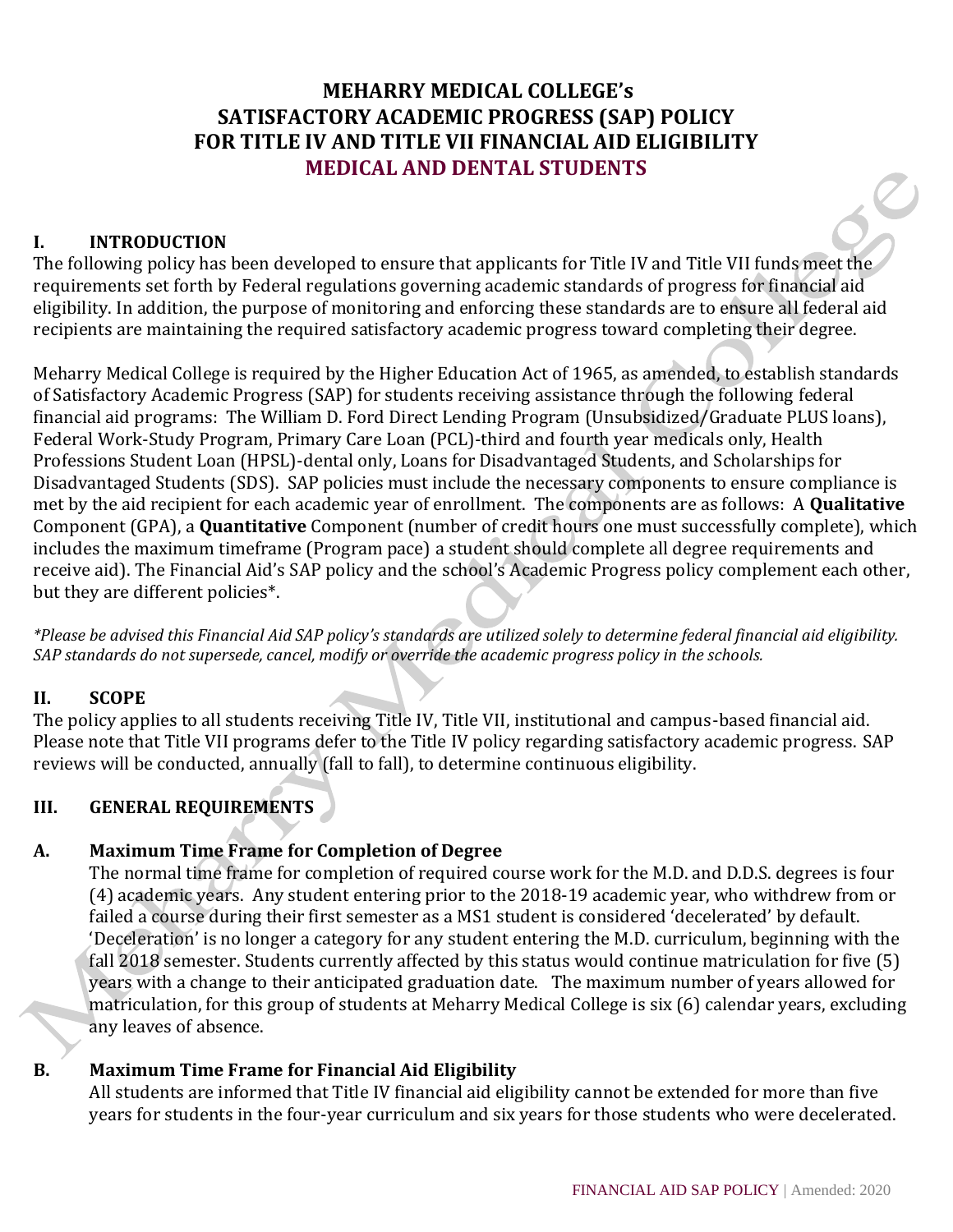For on-time students, no more than three and one-half chronological years of Titles IV and VII financial aid eligibility can be granted to support the completion of the Pre-Clerkship curriculum, third year clerkships and the passage of the USMLE, Step I exam. For the 'decelerated' students, no more than four and one-half chronological years of Titles IV and VII financial aid eligibility can be granted to support the completion of the Pre-Clerkship curriculum, third year clerkships and the passage of the USMLE, Step I exam. **If students utilize the maximum amount of time allowed during the Pre-Clerkship portion of the curriculum and are allowed additional time to complete the Pre-Clerkship portion of the curriculum, they will have to acquire alternative (private) funding.** Titles IV and VII eligibility will be restored when the student enters the fourth year clerkship curriculum. Students, who are allowed to enroll in Board Review (ASMD420) or Academic Structured Review (ASMD505) for more than one year, cannot appeal to the Financial Aid Appeals Committee for reinstatement.

On-time students who are promoted to the 4th year by the end of their third chronological year have no more than two additional years of Titles IV and VII eligibility to complete their degree. 'Decelerated' students who are promoted to the 4<sup>th</sup> year by the end of their fourth chronological year have no more than two additional years of Titles IV and VII eligibility to complete their degree.

Transfer students will have their transcripts evaluated to determine their remaining financial aid eligibility.

A student may be granted an approved leave of absence by their respective School. This approved leave of absence will be reported as 'withdrawn' from Meharry to student loan servicers for financial aid purposes. This period of time shall be excluded from the maximum time frame for financial aid eligibility.

## **C. QUALITATIVE STANDARDS**

Federal law specifies that by the end of the second chronological year (regardless of how many credits the student has amassed), the student must have a "C" average or its equivalent or have an academic standing consistent with the requirement for graduation from the program.

## **D. QUANTITATIVE STANDARDS**

To accurately measure a student's progress in a program, more than a qualitative standard is needed. A student who is maintaining a high GPA by withdrawing from every course he/she attempts after the first year would meet a qualitative standard, but would not be progressing towards graduation. Therefore, the SAP policy must include a quantitative measure to guarantee the student is on track to complete all degree requirements within a specified period of time.

To quantify academic progress, there must be a set maximum time frame in which a student is expected to finish a program. (See Section III, A & B) If the SAP review makes it clear that a student cannot mathematically finish the program within this period, they become ineligible for aid. However, they do have the right to appeal.

Section F below, **Completion of Course Requirements**, delineates Meharry Medical College's quantitative standards chronologically.

### **E. ELIGIBILITY STANDARDS**

For purposes of eligibility for scholarship and/or financial aid, a student is maintaining satisfactory academic progress if he/she has the endorsement of the appropriate Student Evaluation and Promotions Committee to continue his/her studies subject to being in compliance with the qualitative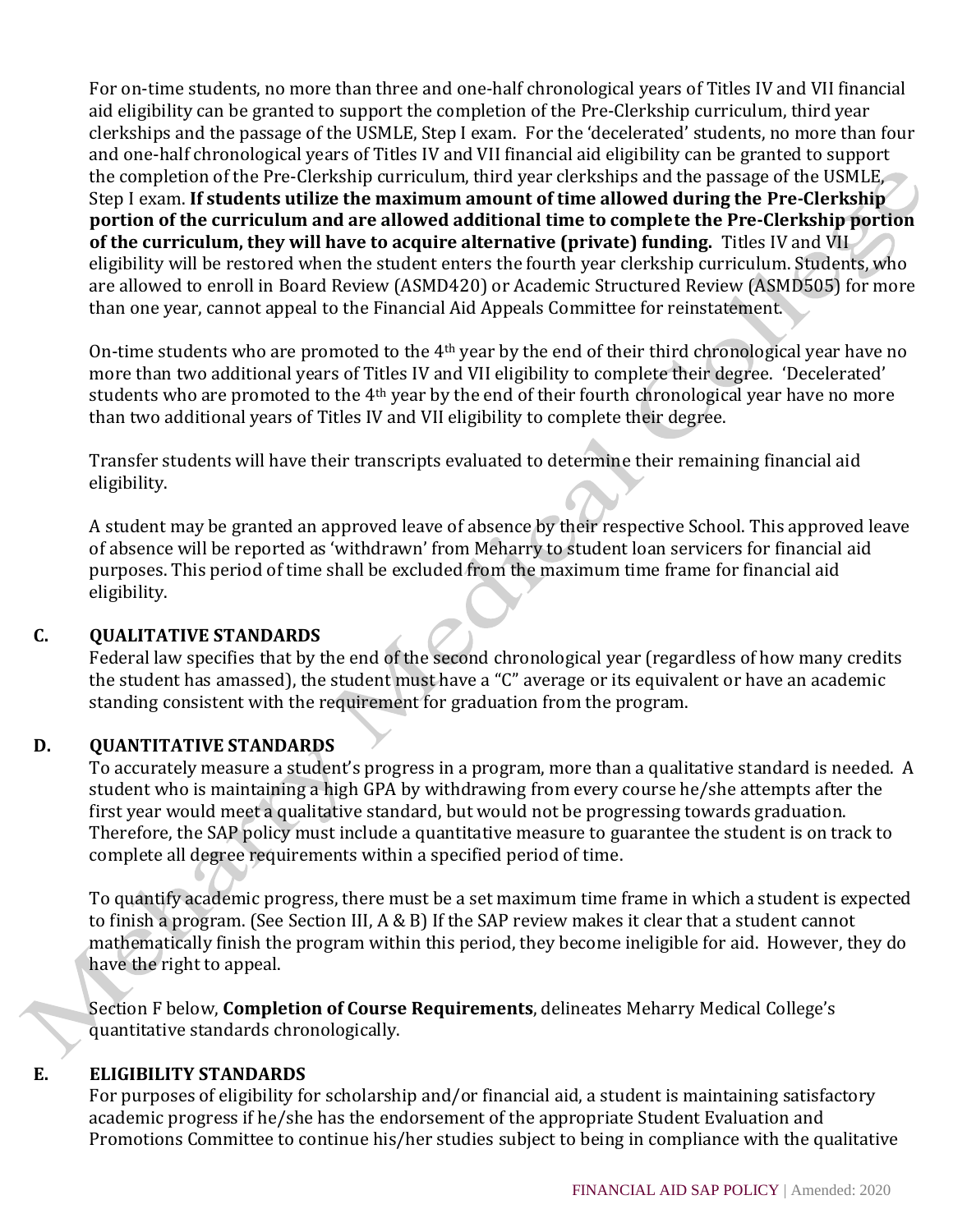and quantitative standards of the College. Evaluation of a student's academic standing and progress for scholarship and/or financial aid eligibility will be made at the end of each academic year and must be verified by the Offices of the Registrar and Financial Aid.

### **F. COMPLETION OF COURSE REQUIREMENTS**

#### **Year 1 (chronological)**

The student is eligible to receive Titles IV and VII financial aid.

A student required to remediate a previously 'Incomplete' course at the end of the first chronological year is not eligible for Titles IV or VII financial aid during the remediation period or until all first year requirements are completed.

#### **Year 2 (chronological)**

A student who has completed all required first year coursework with grade "C" or better is eligible for Titles IV and VII financial aid. This would include a student who satisfactorily remediated the required course(s), or had to repeat the first year curriculum's required course(s).

For those medical students who were mandated to discontinue their enrollment for the spring semester of year 1, due to numerous failures in the fall semester, with the option to return in Year 2 to repeat the MS1 curriculum, will be eligible for Titles VI and VII aid. SAP will be reviewed at the end of the completion of Year 2 to determine if their GPA is above the school's required cumulative GPA (2.0).

If at the end of the Year 2 (technically, Year 1.5), the student's GPA is below the required 2.0, the student will be placed on 'warning' for one semester to bring their GPA to the required level. If at the end of the fall semester, the student has not achieved the required GPA level, financial aid eligibility will be suspended until the level is achieved.

At the end of the second chronological year of enrollment, federal regulations require a student to have a 2.0 GPA. Students with a GPA below 2.0 at the end of the second year of enrollment will be evaluated on a case-bycase basis, with consideration of the following:

| Financial Aid 'WARNING' (1 payment period max)<br>Must regain 2.0 within the payment period (one semester)<br>Will be re-evaluated each semester for progress | GPA 1.75 - 1.99 | <b>Suspended Title IV eligibility,</b><br>with the option of financial aid<br>appeal |
|---------------------------------------------------------------------------------------------------------------------------------------------------------------|-----------------|--------------------------------------------------------------------------------------|
| Financial Aid 'WARNING'                                                                                                                                       | $GPA < 2.00 \&$ | Alternative funding only,                                                            |
| Must regain 2.0 before aid reinstated                                                                                                                         | already granted | without the option of financial                                                      |
| Will be re-evaluated each semester for progress<br>payment periods                                                                                            | appeal for 2    | aid appeal                                                                           |
|                                                                                                                                                               |                 |                                                                                      |
| Financial Aid 'PROBATION'                                                                                                                                     | GPA < 1.75      | Alternative funding only,                                                            |
| Until student regains 2.0 GPA                                                                                                                                 |                 | without the option of financial                                                      |
| Will be re-evaluated each semester for progress                                                                                                               |                 | aid appeal                                                                           |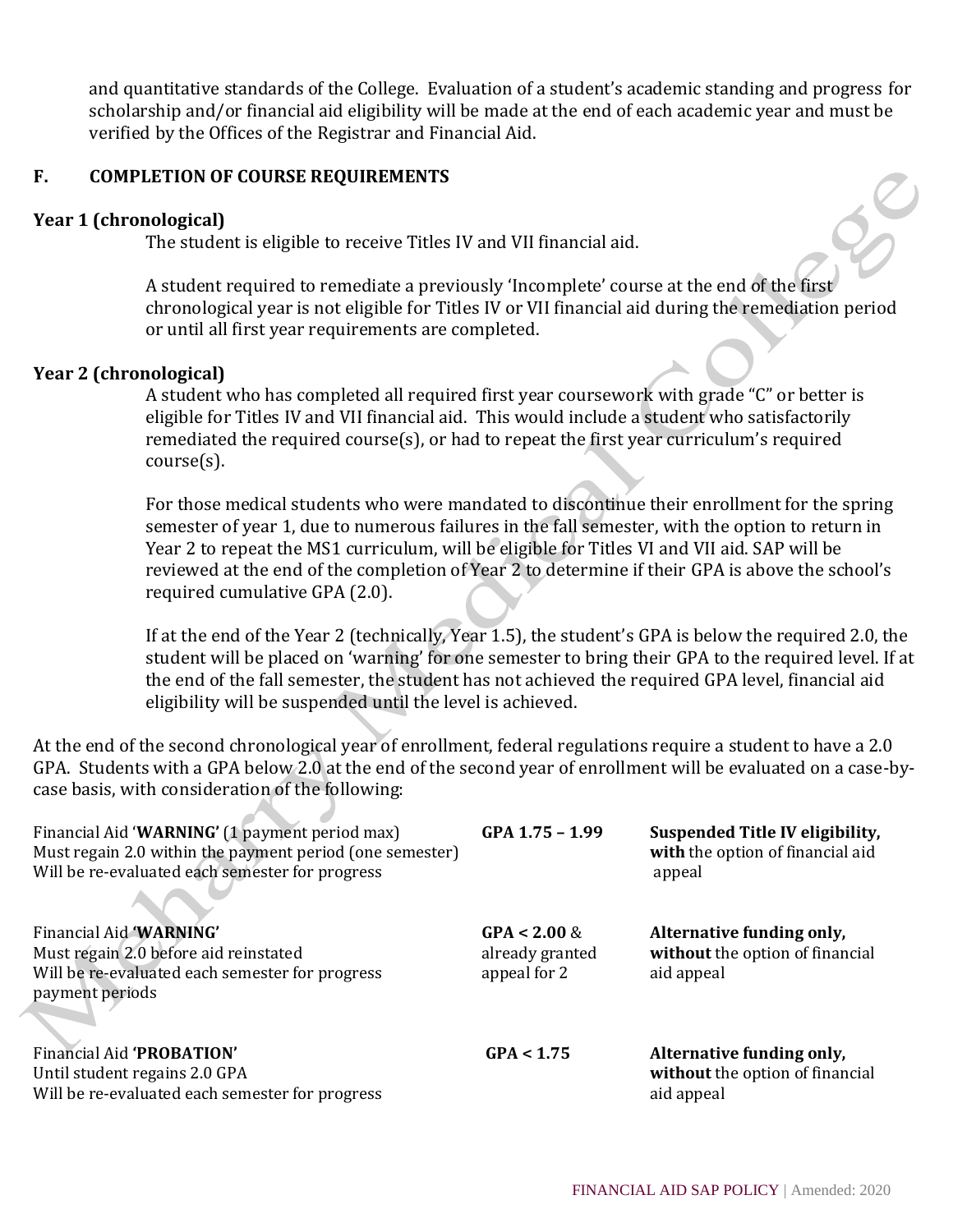### **Year 3 (chronological)**

A student that completed all required course work with a grade "C " or better is eligible for Titles IV and VII financial aid. This would include any student who satisfactorily remediated or repeated a required course $(s)$  in the prior year $(s)$ .

If an on-time or 'decelerated' student fails to satisfactorily remediate the required course at the end of the second year, or must repeat first or second year coursework in the third chronological year (which may or may not include receiving an 'Incomplete'), the student is eligible to receive Titles IV and VII financial aid for the third chronological year. However, this student is placed on financial aid 'alert' and monitored each semester for progress. For an 'on-time' student, since the student is repeating coursework, the student will have one term of Titles IV and VII eligibility, after completing the third chronological year. For 'decelerated' students, the policy governing maximum time of enrollment for a student matriculating on this plan will now apply, and the student will be in their last year of receiving Titles IV and VII financial aid eligibility after the third chronological year in order to successfully complete the Pre-Clerkship curriculum.

Medical and dental students must have the approval of the respective Student Evaluation and Promotions Committee to enroll in Board Review or Structured Academic Review.

On-time students who have completed the required course work for the Pre-Clerkship portion of the curriculum and have been promoted to the third year clerkship curriculum are eligible to receive Titles IV and VII financial aid for three additional years.

A student auditing coursework for remedial purposes is not considered to be enrolled in an eligible program for financial aid purposes, and thus is not eligible for Titles IV and VII financial aid. The student will not qualify for additional Titles IV and VII financial aid until the remedial work is completed. Students in this category may not appeal the policy to receive Titles IV and VII aid for the existing academic year.

Consequently, an on-time student receiving Title IV financial aid for the first three and one-half chronological years will not receive additional Titles IV and VII financial aid until they are enrolled in the fourth year clerkship coursework and successfully passed the USMLE, Step I exam.

'Decelerated' (2018-19 last cohort) students who have completed and received financial aid for the required course work for the first two academic years (Pre-Clerkship) (in three chronological years) and have been promoted to the third year clerkships are eligible to receive Titles IV and VII financial aid for one and one-half year to complete all third year clerkships and the passage of the USMLE, Step I exam.

A student may be enrolled for a maximum of one year (two semesters) in Board Review (ASMD420, or 620) or Structured Academic Review (ASMD505) during their enrollment period and receive Titles IV and VII financial aid. Students enrolled in more than one year of Board Review or Structured Academic Review will not be eligible for Titles IV and VII financial aid.

*ADDENDUM: Beginning with the fall 2018 (201910) semester, based on School of Medicine's recently revised policy of granting on-time and 'decelerated' medical students the permission to enter into the third year clerkship before the passage of the USMLE, Step I exam, the Financial Aid Satisfactory Aid Progress (SAP) Policy will be revised as follows:*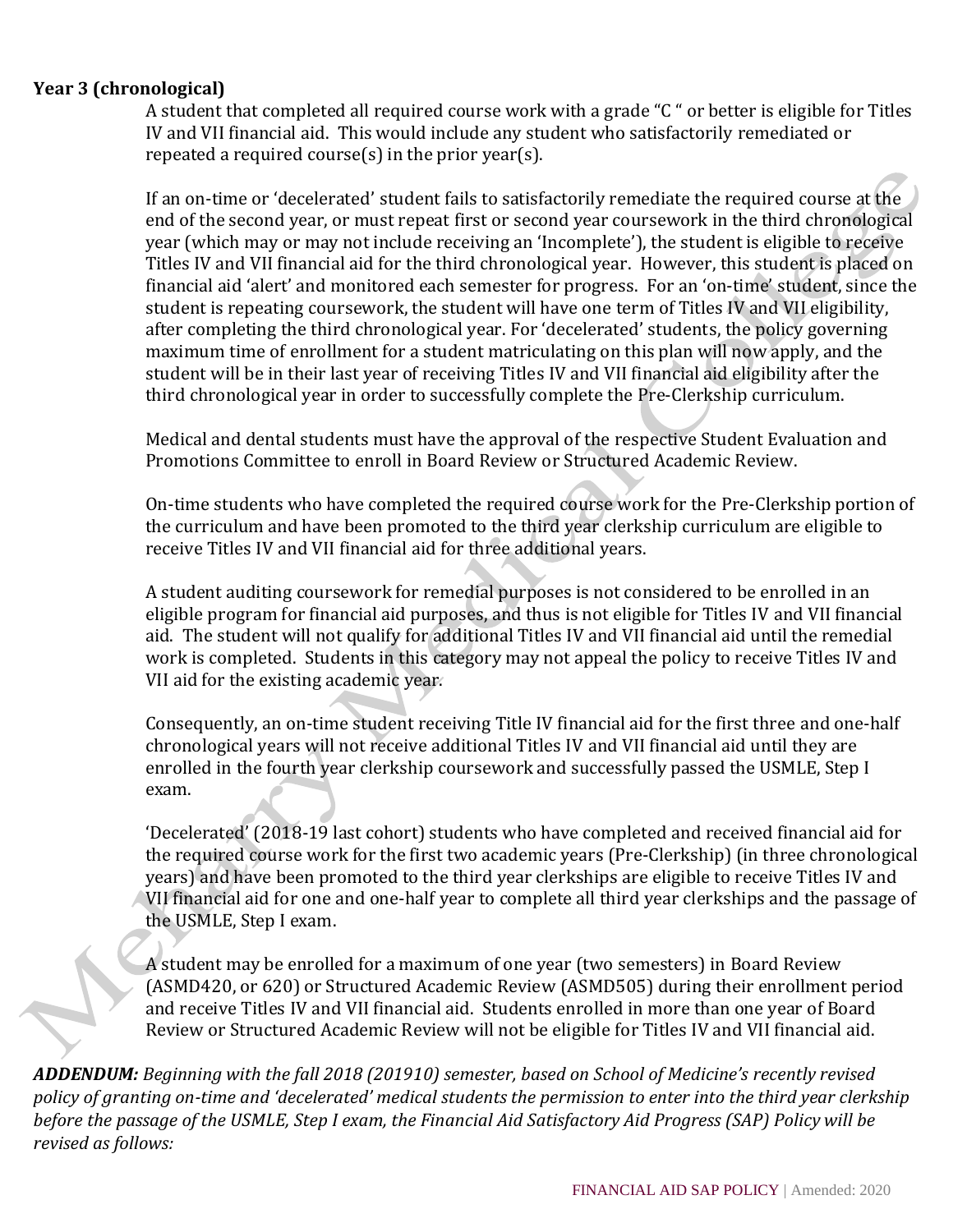*For on-time medical students, no more than three and one-half chronological years of Titles IV and VII financial aid eligibility can be granted to support the completion of the Pre-Clerkship portion of the curriculum, third year clerkships and the successful passage of the USMLE, Step I exam.*

*For 'decelerated' medical students, no more than four and one-half chronological years of Titles IV and VII financial aid eligibility can be granted to support the completion of the Pre-Clerkship portion of the curriculum, third year clerkships and the successful passage of the USMLE, Step I exam.* 

*If additional time is needed after the allotted financial aid SAP maximum amount of time allowed to complete the first three years of the medical curriculum, including the passing of the USMLE, Step I exam, all affected aid recipients will have to acquire alternative (private) funding. Students cannot appeal their reinstatement of eligibility to the Financial Aid Appeals Committee.*

*Titles IV and VII eligibility will be restored when the student has satisfied all requirements and enters their final year of the clinical curriculum for a one-year period*.

### **Year 4 (chronological)**

An on-time student and/or a 'decelerated' student who has completed all academic coursework with a grade of "C" or better (on schedule) and is enrolled in the fourth academic year maintains eligibility for Titles IV and VII financial aid.

An on-time student who has completed all academic coursework with a grade of "C" or better (including repeats and remediations), has received three chronological years of Titles IV and VII financial aid at this point, and has been promoted to the fourth academic year, has one year of Titles IV and VII financial aid eligibility, after this year, to complete the fourth year curriculum and pass the USMLE, Step II, CK and CS exams. A 'decelerated' medical student who has completed all academic coursework with a grade of "C" or better (including repeats and remediations), has received three chronological years of Titles IV and VII financial aid at this point, and has been promoted to the third academic year, has one and one-half years of Titles IV and VII financial aid eligibility to complete the third year curriculum and pass the USMLE, Step I exam, for promotion to the fourth academic year. Should this student fail to complete the third year curriculum and pass the USMLE, Step I exam, the student would be suspended from Titles IV and VII financial aid until promotion into the fourth academic year.

### **Year 5 (chronological)**

An on-time student who has completed all academic coursework with a grade of "C" or better (including repeats and remediations) has received four chronological years of Titles IV and VII financial aid at this point, and has been promoted to the fourth academic year, has one year of Titles IV and VII financial aid to complete the fourth year curriculum. Should this student fail to complete the fourth year curriculum, including the passage of USMLE, Step II CK and CS exams, after the fifth year, he/she would no longer be eligible for Titles IV and VII financial aid for the remainder of their enrollment. However, the student would have the option to appeal to the Financial Aid Appeals Committee.

A 'decelerated' student who has completed all academic coursework with a grade of "C" or better (including repeats and remediations) has received four chronological years of Titles IV and VII financial aid at this point, and has been promoted to the third academic year, has one-half year of Titles IV and VII financial aid eligibility to complete the third year curriculum and pass the USMLE, Step I exam. Should this student fail to complete the third year curriculum and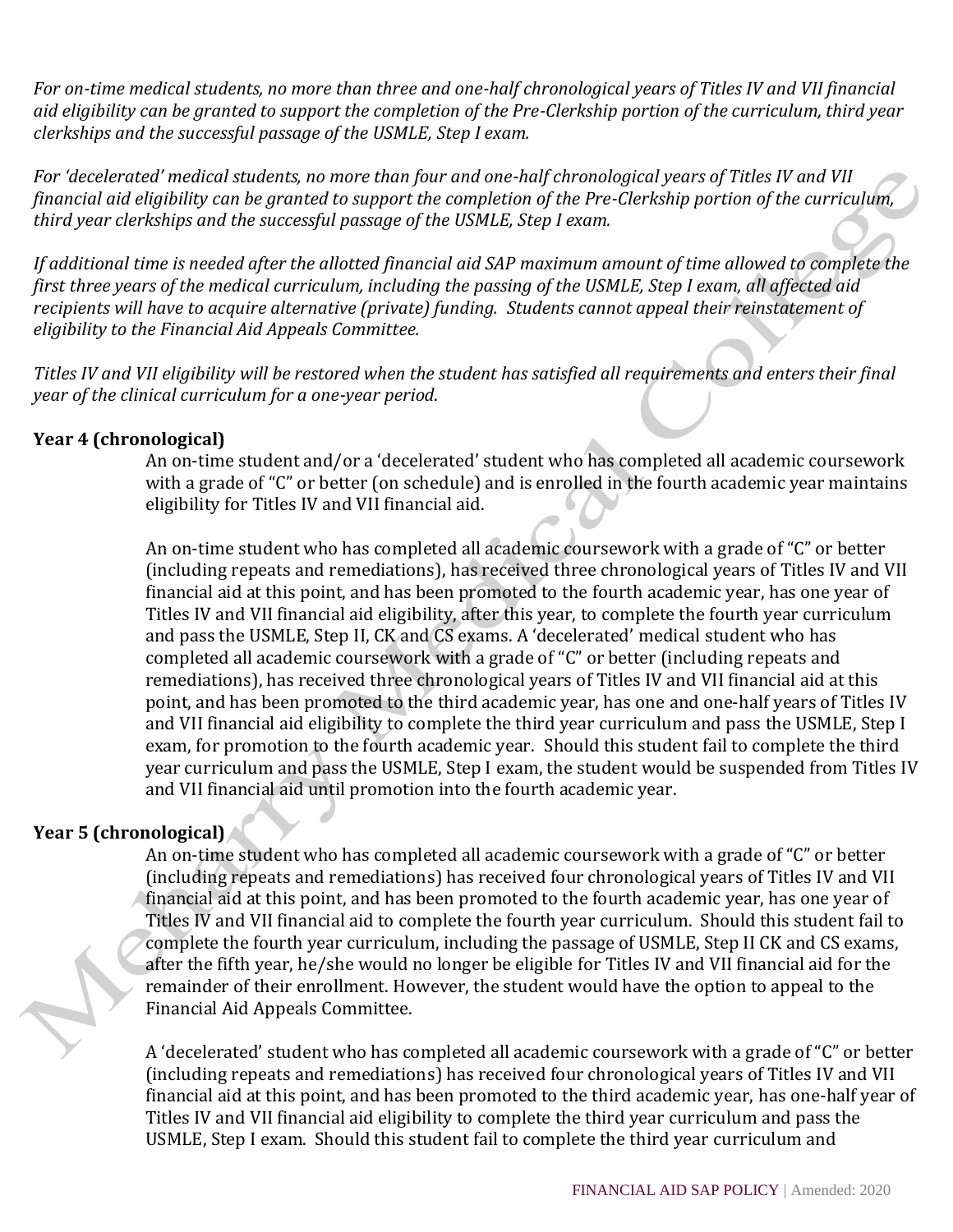successfully pass the USMLE, Step I exam, the student would be suspended from Titles IV and VII financial aid until promotion into the fourth academic year.

## **Year 6 (chronological)**

A 'decelerated' student who has completed all academic coursework with a grade of "C" or better (including repeats and remediations) has received five chronological years of Titles IV and VII financial aid at this point, and has been promoted to the fourth academic year, has one year of Titles IV and VII financial aid to complete the fourth year curriculum and passage of USMLE, Step II CK and CS exams. After six year of enrollment, should this student fail to complete the fourth year curriculum and Step II exams, he/she would no longer be eligible for Titles IV and VII financial aid for the remainder of his/her enrollment. However, the student would have the option to appeal to the Financial Aid Appeals Committee.

**OPTION:** Any student who is placed on 'WARNING' has the option to have their respective school submit an academic plan of action detailing steps the student will be taking to ensure success in returning to the regular curriculum track. Upon approval from the Financial Aid Appeals Committee, the student may be granted federal aid approval for up to four (4) semesters, based on the academic plan, of federal aid eligibility without a semester-by-semester appeal process. (The student's progress will be monitored each semester, and if at any time during this phase, if it is determined that the student is not following the structured academic plan or additional deficiencies are detected, federal aid will be suspended). *Additional information may be obtained from the Evaluation and Promotions Committee that may affect Title IV eligibility.* However, if the student fails to successfully complete the academic plan, federal aid eligibility will be 'suspended' without the option of a financial aid appeal until their status has returned to the regular curriculum. Alternative (private) funding would have to be utilized for financing additional educational activities.

### **IV. GRADE REQUIREMENTS**

The definitive evaluation of a student's performance is expressed by "A", "B", "C", or "F", which appears on their official academic transcript.

Federal regulations specify that by the end of the second chronological year, the student must have a "C" average or its equivalent or have an academic standing consistent with the requirement for graduation from the program. Therefore, satisfactory academic progress is based on satisfactorily completing all course requirements, including any remediations and/or repeats.

### **All course grades of "F" must be satisfactorily repeated and all 'Incomplete' grades resolved prior to the student being promoted into the next year. "F" grades remain on students' transcripts and continue to be calculated into the cumulative GPA.**

Titles IV and VII eligibility will be determined according to Section III. Subsection F above for students failing to meet the required GPA standard due to remediation, repeats, withdrawals or incompletes.

### **A. Policy on 'Incomplete' Grades**

The 'Incomplete' grade is reserved for those situations in which students are unable to complete the required course work in the allotted time for approved reasons (see grading policies). 'Incomplete'